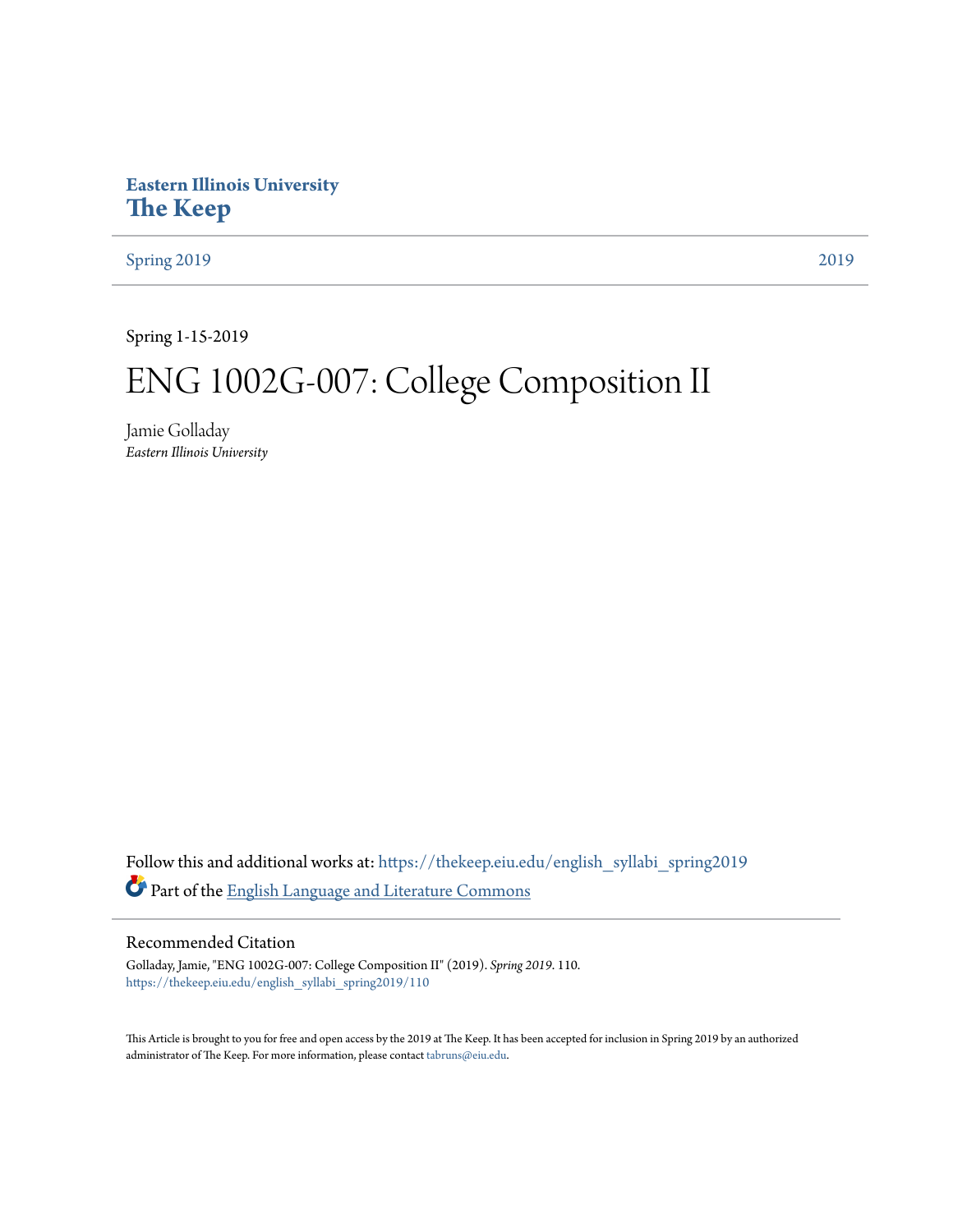# ENG1002: College Composition II

Spring 2019 TR 11:00-12:15 Coleman 3210

> Jamie Lynn Golladay 3836 Coleman jlgolladay@eiu.edu

## Office Hours: T 12:30-4:00 (or by appointment)

# Required Texts

- *Compose, Design, Advocate: A Rhetoric.for Integrating Written, Oral, and Visual Communication*
- *Perspectives in Contemporary Issues*
- *Everything 's an Argument*
- *The Little Seagull Handbook*
- Handouts given throughout the course

# Course Description

College Composition II focuses on informative, analytical, evaluative, and persuasive writing and introduces students to college-level research. We will focus on developing a writing process, developing a sense of writing community in the classroom, and develop audience awareness. You will develop five pieces of writing which reflect these goals and achieve the assignment requirements.

The main objective of Composition II is to develop your ability to make arguments in writing. We will do that while also delving into the value of life as a sort of theme for the class. We will look at several arguments about the value of life in preparation for writing arguments of our own and develop an awareness that will foster a sense of writing to learn.

## Course Requirements

This class will require several readings, extensive peer review, in-class writing, various in-class activities, reading quizzes, five major writing assignments, five analytical responses, and a final portfolio. Completing all of these tasks is essential to success.

You will be required to approach assignments actively and thoughtfully, be creative, be present mentally, and participate in the class writing community.

# Your Instructor

Please do not hesitate to email me or to visit my office during office hours if you are struggling with course material, assignments, or simply want to touch base. I'm a valuable resource for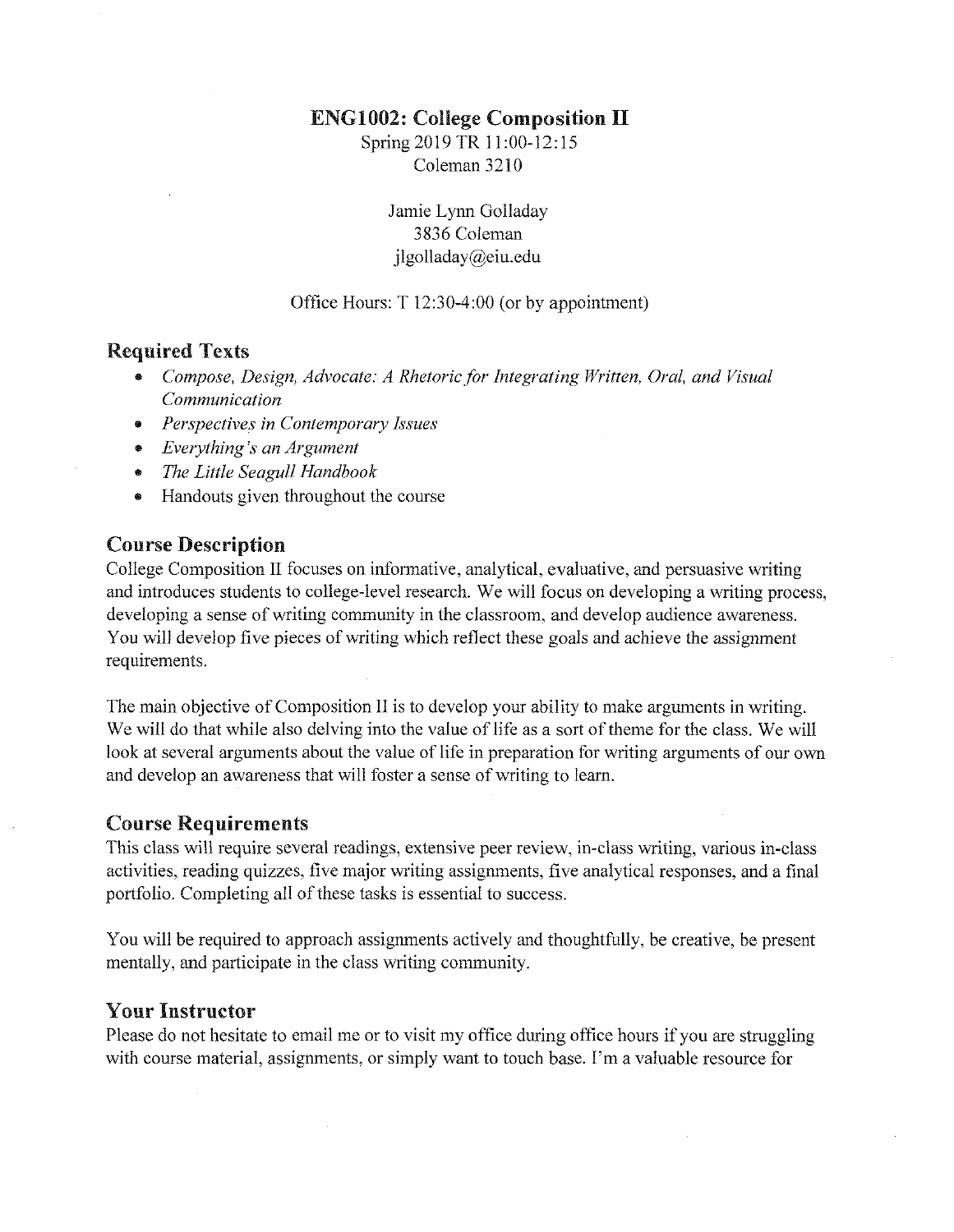doing well in this course. This is true of any course. Carry this advice into your other current and future classes.

A note on emailing: I will not respond to informal emails. All emails sent to me or any other instructor should contain a greeting, a formally written body, and a signature. Do not treat such correspondence as you would a text message.

# Attendance and Late Work

You will be permitted two unexcused absence for this class; beyond that, your participation grade will be decreased by five points. I need to be notified of any following absences before class via email. If you are not in class the day that something is due, it needs to be turned into D2L anyway.

You are permitted one extension to be used at your discretion, but it needs to be cleared with me before the assignment is due. Beyond that, I will not take late work. Plan ahead and get assignments done in the allotted time.

# Documentation Specifications

All writing assignments for this class should include a header on the top left side of the first page of the paper that includes: your name, my name, the class (ENG 1002), and the due date of the assignment. They should include a centered title that IS NOT the title of the assignment. They should include page numbers with your last name at the top of every page. They should be in 12 point Times New Roman font. They should be double spaced.

# Analytical Responses

You will be asked to write an analytical response to each of the five major assignments in this course. Each analytical response will be a single page, single spaced, and 12 point Times New Roman font with double spacing between paragraphs. These responses will ask that you answer at least two questions. These assignments will be due the class period following the due date of the essay that they are associated with, but it's best to be thinking about what you will say throughout the composition process.

# Revision

You will be given the opportunity to revise all five of the major writing assignment for this course, but I expect significant change to occur to the pieces when revised. Revisions will be due two class periods after I return work, which I will clearly mark with a revision due date. I may make revision a requirement on a case-by-case basis. You will also be given the opportunity to further revise three major writing assignments in your final portfolio.

# Classroom Conduct

Our classroom is a learning environment, and I expect it to be treated as such.

Here are items you should have in class: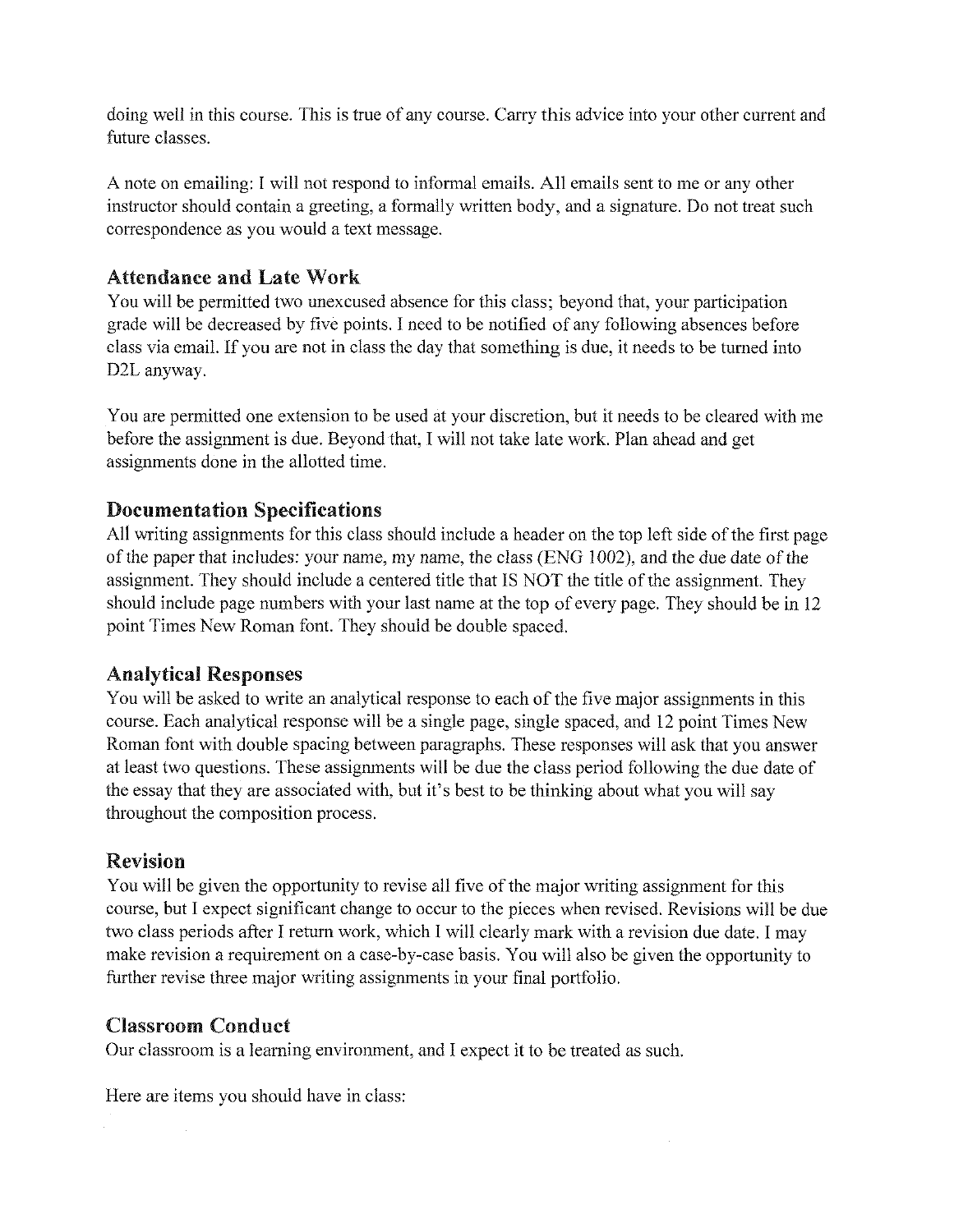- Writing tools
- A class notebook
- Assigned reading material

Here are behaviors that will not be tolerated in class:

- Sleeping
- Extended disappearances during class
- Extensive or excessive tardiness
- Use of electronic devices
- Side conversation
- Rude or offensive language

I reserve the right to ask students to leave class for doing any of the aforementioned intolerable acts.

An extra note on the use of electronic devices:

This class is not a social hour. When we have in-class work days, we will be in a lab where it will be permissible to use the provided computers, but otherwise you should not have electronics out. I will not be fooled by hiding your cellphone under your desk at all, and ifI see a student using electronics inappropriately in class, I will ask that they be put away on the spot. lfI see it again, I will ask you to leave. This is disruptive behavior, and it isn't benefitting anyone in the room.

# Academic Integrity and Plagiarism

Here is the official statement on plagiarism by the EIU English Department: "Any teacher who discovers an act of plagiarism—' The appropriation or imitation of the language, ideas, and/or thoughts of another author, and representation of them as one's own original work' (Random House Dictionary of the English Language)—has the right and responsibility to impose upon the guilty student an appropriate penalty, up to and including immediate assignments of a grade of F for the assigned essay and a grade of F for the course, and to report the incident to the University Student Standards Board. Respect for the work of others should encompass all formats, including print, electronic, and oral sources."

In class, we will thoroughly discuss the use of sources in the assigned essays, so I will expect that everyone be very clear on what plagiarism is and how to avoid it; therefore, if I find that plagiarism has occurred in any of the writing that you do for this course, I will not hesitate to fail the assignment and tum the offender into the University Student Standard Board. I take this offense very seriously.

# Using the Writing Center

EIU's Writing Center located at 3110 Coleman Hall. This free service provides one-to-one conferences with writing center consultants who can help you with brainstorming, organizing,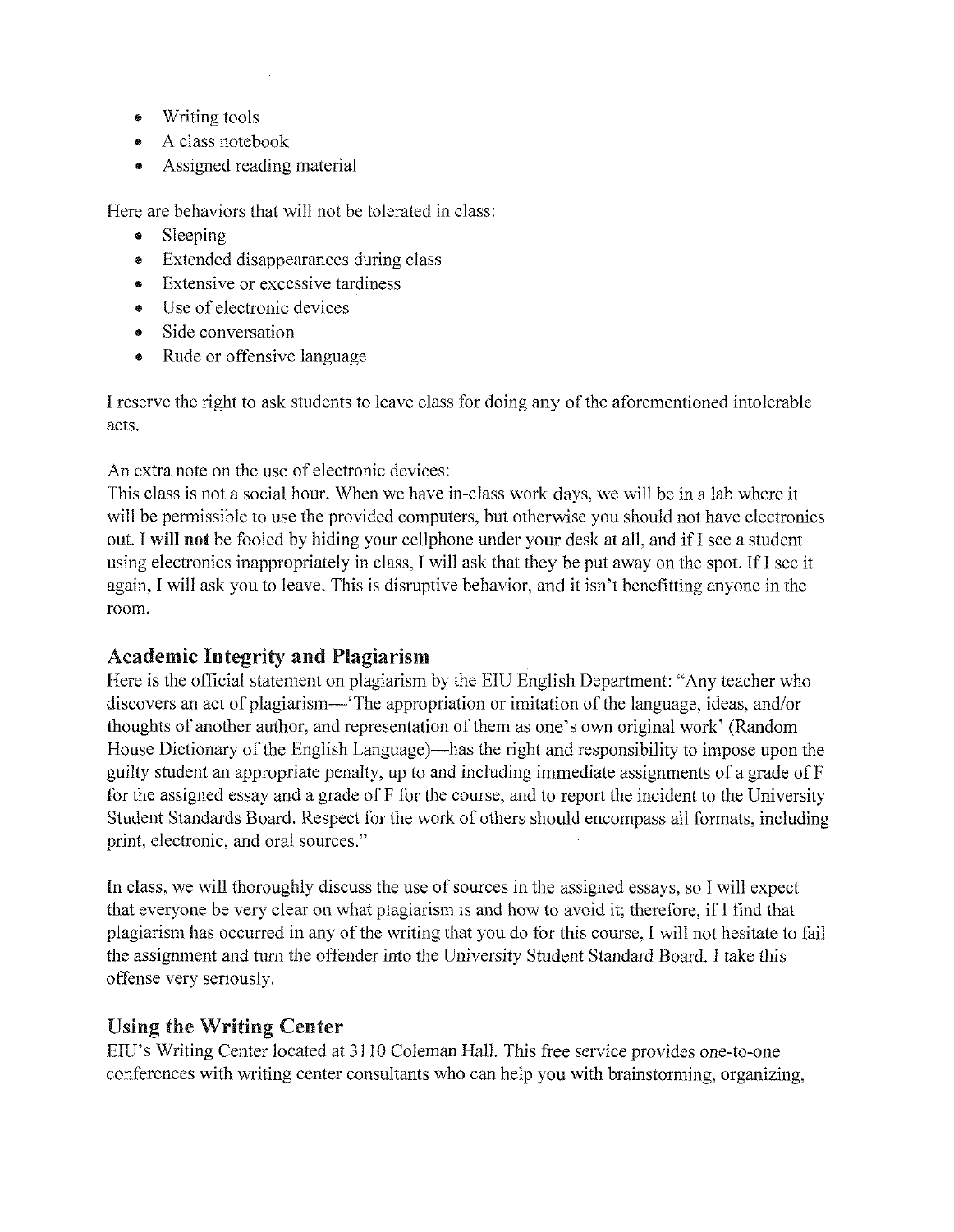developing support, and documenting your papers. To schedule an appointment, you can drop by the center or call 581-5929.

I cannot stress enough that this is a fantastic resource for writers at all levels and at every stage in the writing process. Even if you don't know where to get started on a writing assignment, all you need is the assignment sheet, and the lovely people in the center will help you figure out where to go from there. As an added incentive, I will offer a 2% higher grade on any of the five major writing assignments if they are turned in with a stamped session form from the center.

Also, I will be in the Writing Center from 9:00-11 :00 every Tuesday and Thursday morning if you would like to specifically work with me. When you go in to schedule an appointment, you can ask the desk attendant to schedule you specifically with me during those times.

# Students with disabilities

If you are a student with a documented disability in need of accommodations to fully participate in this class, please contact the Office of Student Disability Services (OSDS). All accommodations must be approved through OSDS. Please stop by Ninth Street Hall, Room 2006, or call 217-581-6583 to make an appointment.

# The Student Success Center

Students who are having difficulty achieving their academic goals are encouraged to contact the Student Success Center (www.eiu.edu/-success) for assistance with time management, text taking, note taking, avoiding procrastination, setting goals, and other skills to support academic achievement. The Student Success Center provides individualized consultations. To make an appointment, call 217-581-6696, or go to 9th Street Hall, Room 1302.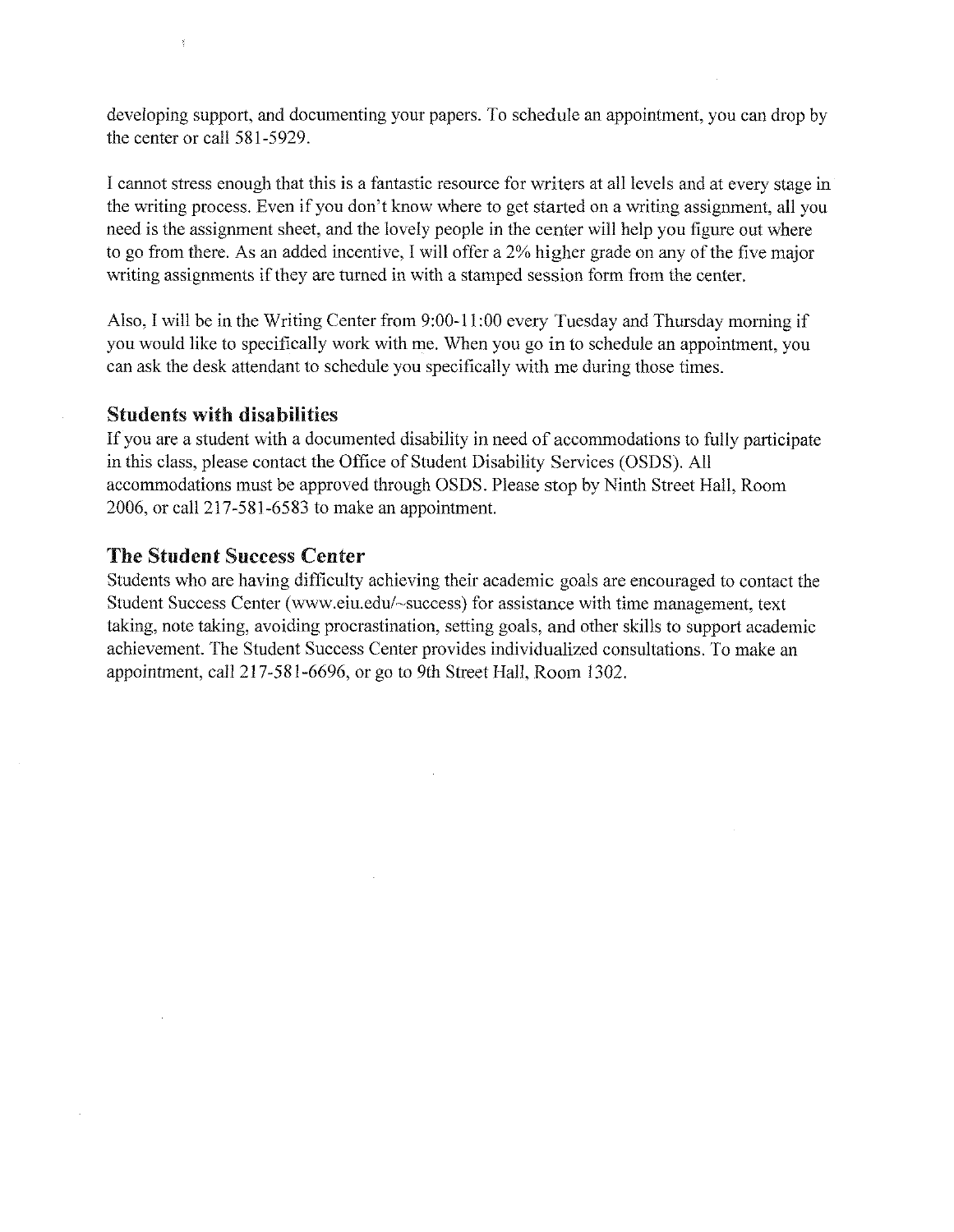# Grading in This Course

 $\sim$ 

A: 100-90% B: 89-80% C: 79-70% D: 69-60% F: 59-0%

| <b>Presentation and Smaller Writing Assignments</b> |     |
|-----------------------------------------------------|-----|
| Presentation                                        | 25  |
| Analytical Response I                               | 40  |
| Analytical Response II                              | 40  |
| Analytical Response III                             | 40  |
| Analytical Response IV                              | 40  |
| <b>Analytical Response V</b>                        | 40  |
| Peer Review I                                       | 25  |
| Peer Review II                                      | 25  |
| Peer Review III                                     | 25  |
| Peer Review IV                                      | 25  |
| Peer Review V                                       | 25  |
| Five Major Writing Assignments and Final            |     |
| <b>Trolley Problem Paper</b>                        | 100 |
| Modest Proposal Imitation                           | 100 |
| Lives of Animals Rhetorical Analysis                | 100 |
| Animal Research Project                             | 100 |
| <b>Ecocritical Analysis</b>                         | 100 |
| Final Portfolio                                     | 150 |

1000 Points

 $\mathcal{L}(\mathcal{L}^{\text{max}})$  and  $\mathcal{L}(\mathcal{L}^{\text{max}})$ 

# Trolley Problem Paper (3 pages)

Look at the trolley problem or a variation of the trolley problem and argue why you would make the choice that you would make when faced with that situation. Provide at least three reasons that you feel your choice is the right one for you.

# Analytical Response I

For this first analytical response, discuss how your views on the value of life were either challenged or affirmed. Was this assignment difficult? Easy? Were you expecting this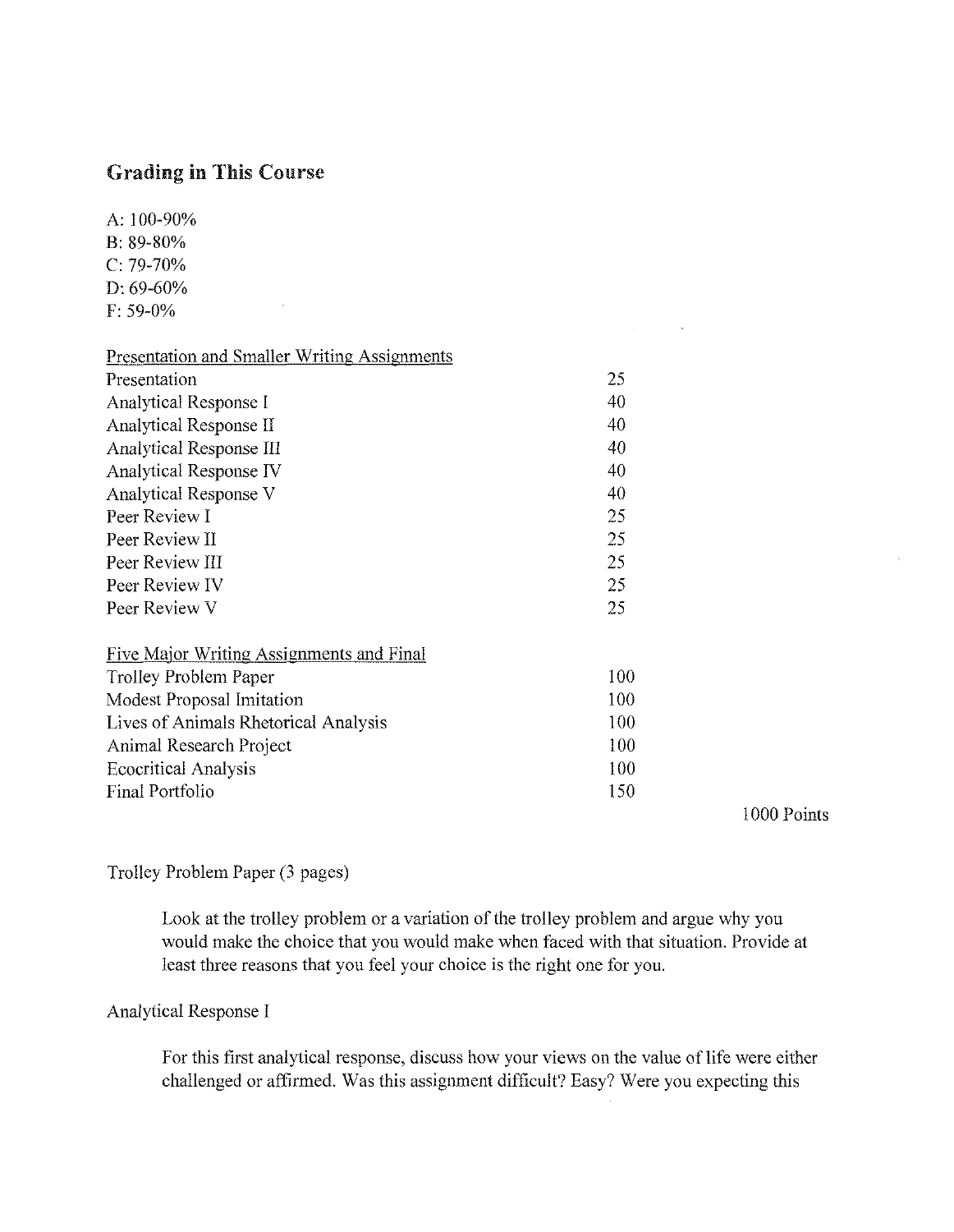kind of assignment in Composition II? Did you enjoy being peer reviewed? Do you think that peer review helped you? Were our discussions valuable to your writing?

Modest Proposal Imitation (4 pages)

After we read "A Modest Proposal," you will look at another group of people, one that you do not belong to, and you will create a similar satirical argument. The point of this project is to be dramatic and obscene, but I expect you to take it seriously. You may use research about the community that you are looking at in order to situate your satirical argument, but it is not necessary. Regardless of whether or not you use research in your argument, you should provide a "works consulted" list at the end of the paper to show that you looked into the community before writing about it.

#### Analytical Response II

Discuss how you were affected by Swift's essay and by writing this paper. How did you approach this paper? Has your worldview changed? Do you feel more or less strongly about human rights or the value of human life after this exercise? Do you feel that you are more aware of your privilege over others than you were before? Did you feel that this exercise had value for you? Do you feel that others would benefit from this experience? Did you feel that the peer review was beneficial to you? Do you think our discussions were beneficial to your writing?

#### Lives of Animals Rhetorical Analysis (5 pages)

After we read *The Lives of Animals,* you will work with the text to do a rhetorical analysis. Several arguments are presented in the short story. You will pick one and discuss how the argument was made and whether or not it was effective. You should look at a minimum of three points made by the arguing character in support of their claim and discuss the type of argument each point is. You should also look at the counterargument made in the text and discuss whether or not the counterargument is effective or lacking and why.

#### Analytical Response III

Since reading Coetzee's *The Lives of Animals,* has your view of animal's rights changed? Do you feel that animals deserve more or less respect than before the reading? Is there a particular argument in the text that struck you? Do you feel that you understand arguments better now that you have analyzed one? Did peer review help you? Did you find our discussions beneficial?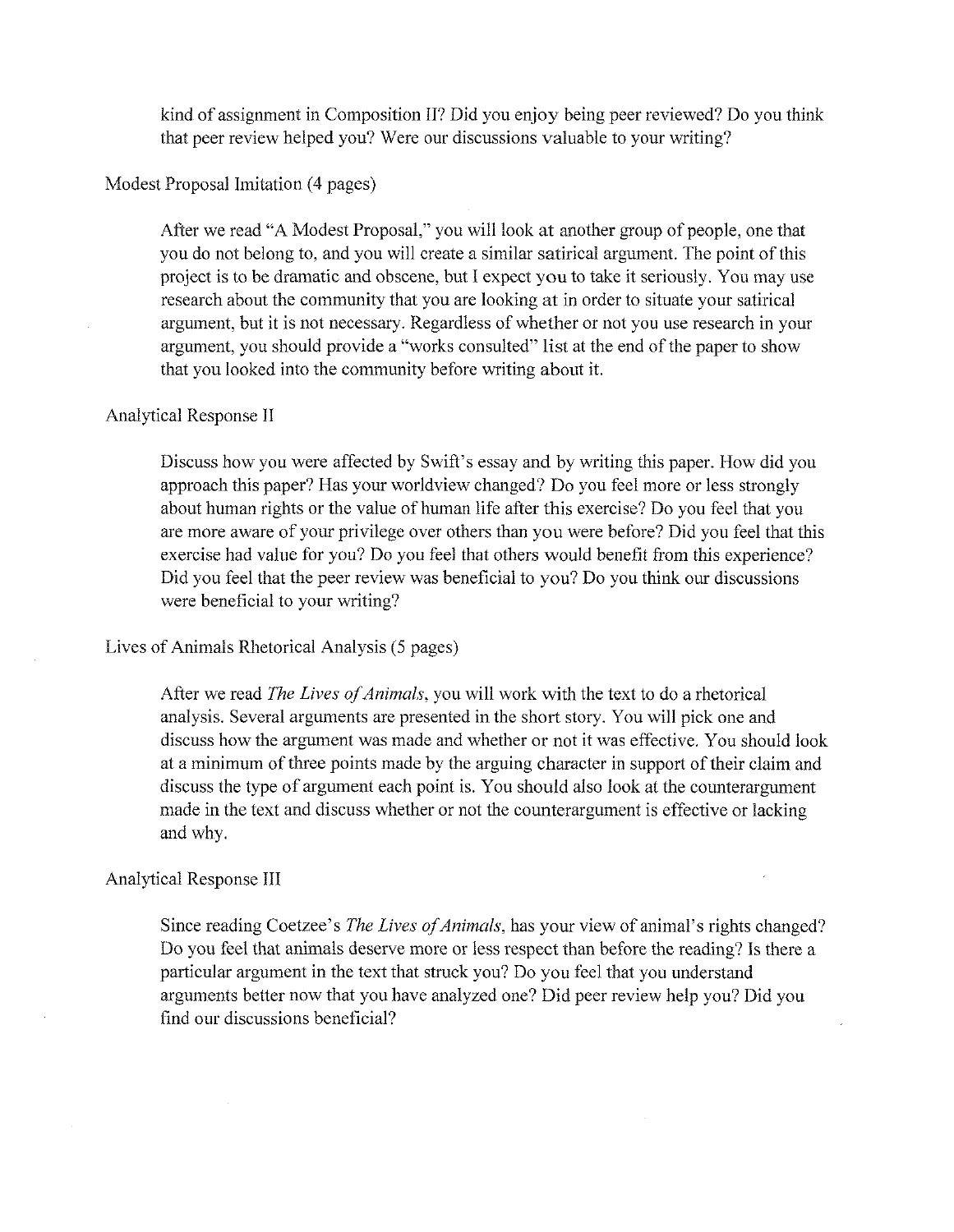# Animal Research Project (6 pages)

In this paper, you will pick one, non-domesticated animal and do research on it. You will use this research to discuss not only how the animal lives, it's habits, behaviors, habitat, and needs but also its value. In this paper, you should move beyond "what is a beaver?" and onto "what value does a beaver have?" I should clarify, this is not a paper discussing what good an animal is to humans but what we can learn from it, and what value it has in its own right.

#### Analytical Response IV

Do you feel that you have a better understanding of animals or the animal that you researched after writing this paper? Do you feel that you see more value in animals now that you have looked intimately into one's life? Do you feel that you are less anthropocentric than you were before? Were you comfortable with the amount of research that you had to do for this paper? Were our discussions valuable to your writing? Did you find value in the peer reviewing process?

## Ecocritical Analysis (7 pages)

We will have had discussions on the brain, DNA, critical animal studies, anthropocentrism, and ecocriticism as well as readings. Your job in this final paper will be to look at a short work of literature or a film and do an ecocritical analysis of the text. How does this short story or poem treat nature? How does it treat animals? What do the representations of nature and animals do in the text; how do they function? Is it realistic? Why or why not? What does the treatment of nature and animals in the text tell us about humanity? What does it tell us about nature? You do not have to address all of these questions, they are simply starting points to form your own argument about the text you will be looking at. We will also do a presentation on this project in which you will present your findings to the class.

#### Analytical Response V

Did this assignment change the way that you look at fictional stories? Do you feel that you are more aware of how nature and animals are represented in the media than you were before taking this class? Did peer review help you with this assignment? Did our class discussions help you in writing this paper? Did you like engaging with the readings to make an argument?

#### Presentation (10 minutes)

For this presentation, you will be paired with several of your classmates, your job will be to meet outside of class or communieate electronically in order to put together a group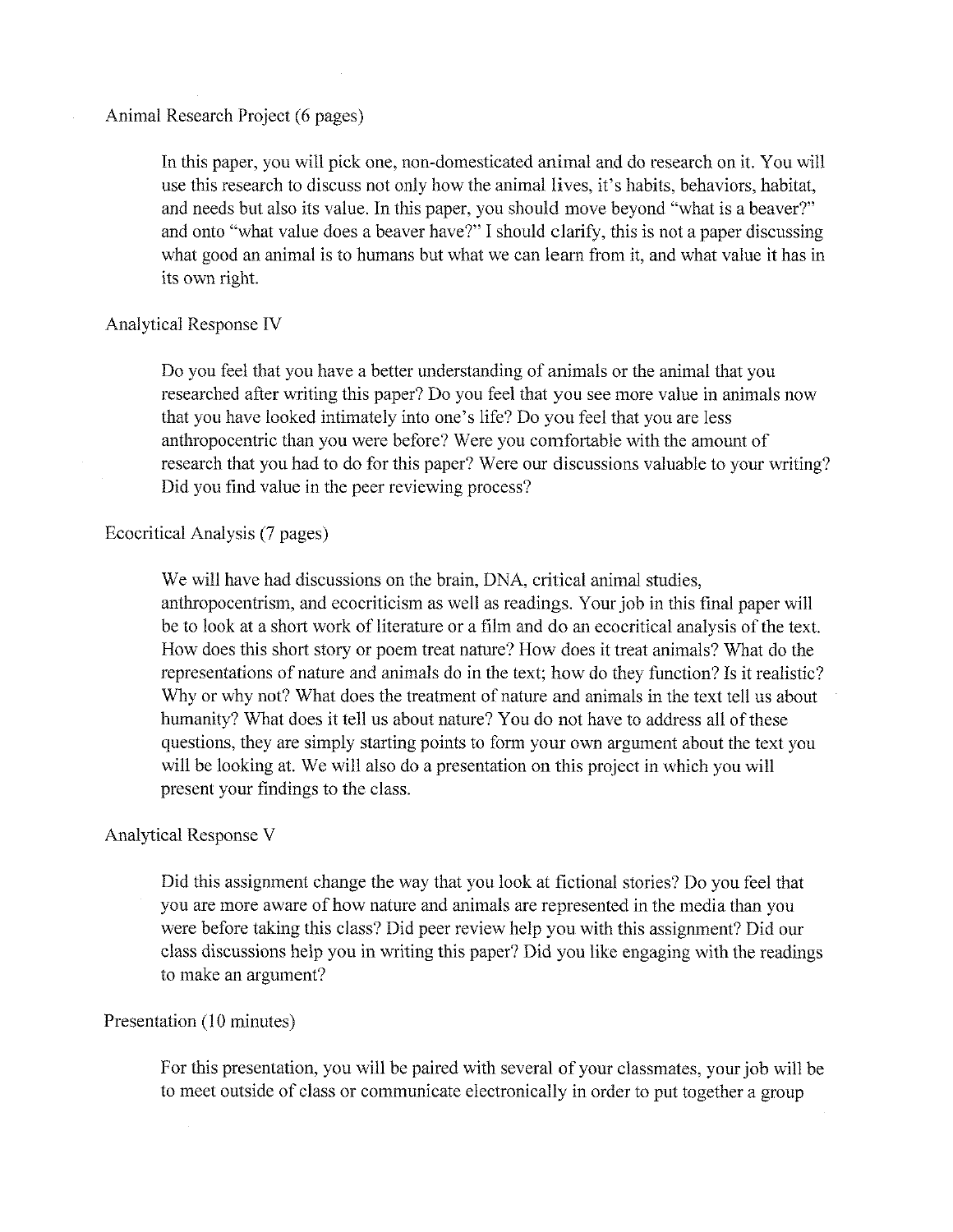presentation. You will compare and contrast the works that you examined and your ecocritical findings. Each group member should briefly reveal their findings in their own paper before the group discusses the commonalities and deviations in representations between their texts.

#### Final Portfolio

The final assignment for this class will be a final portfolio which will contain three of the five major writing assignments for this course and an analytical essay all in one document. The portfolio should begin with a table of contents. The three assignments will need to be included with A. the first draft with my comments attached, B. any revisions that you submitted with my comments attached, and C. a further revised version of the paper. The analytical essay will be a two page piece of writing that discusses your growth as a writer, the most significant changes that you made to each of the three papers included in the portfolio, and how your understanding of the value of life has changed throughout the semester.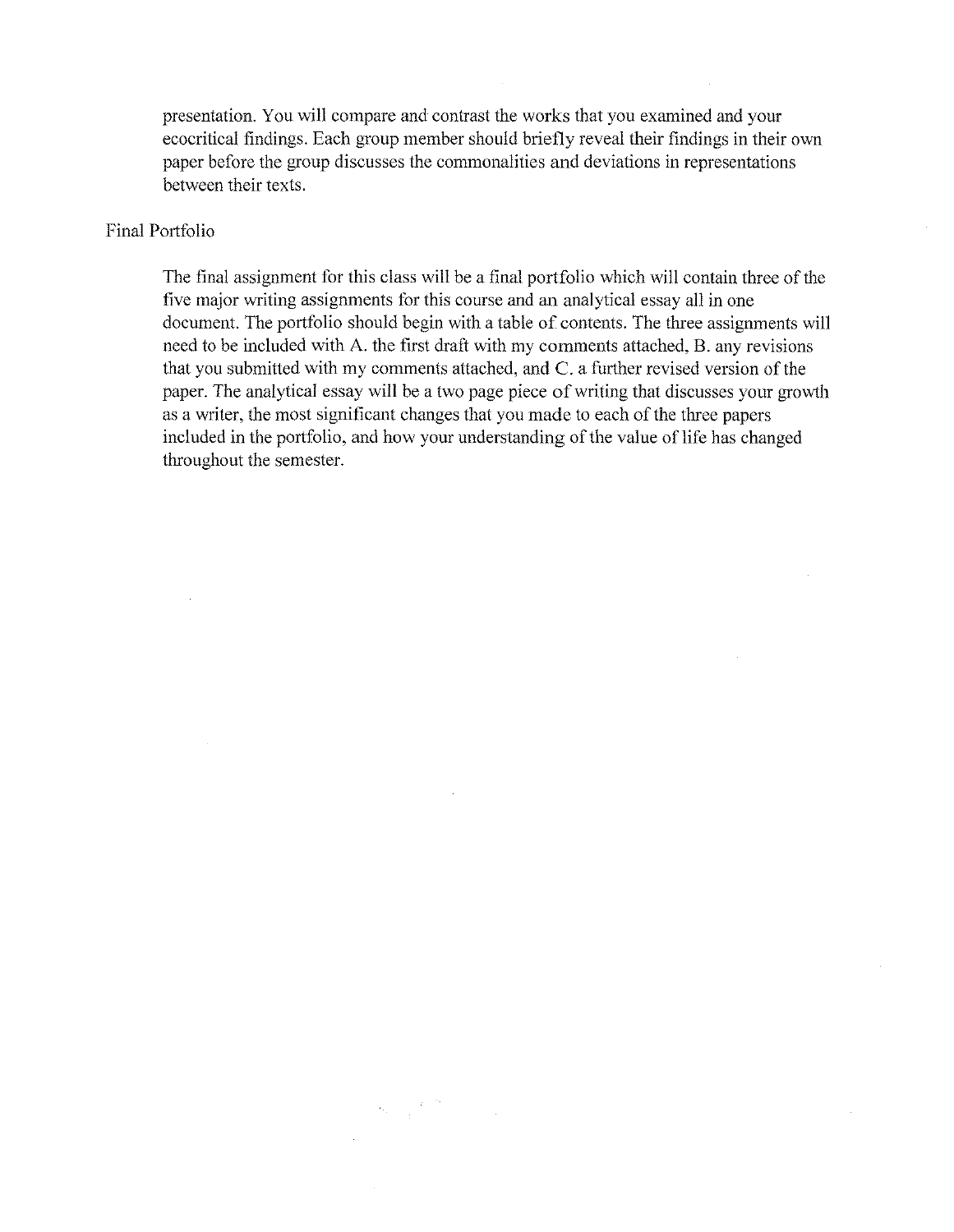# ENG1002 Course Syllabus

Tentative Schedule CDA : *Compose, Design, Advocate*  BBG : *Bedford Book of Genres*  LSH : *The Little Seagull Handbook*  # : article/handout

## WEEK<sub>1</sub>

Tuesday 1/8

Introduction activities. Discuss Syllabus Discuss what we know about writing and what we want to know # "Scourge of Relatability" for Thursday

## Thursday  $1/10$

Discuss reading Watch Season 2 Episode 5 of The Good Place Discuss the Trolley Problem Introduce Trolley Problem Paper

 $\label{eq:2.1} \frac{1}{2\pi\epsilon^2}\frac{1}{2\pi\epsilon^2}\left(\frac{1}{2\pi\epsilon^2}\right)^2\left(\frac{1}{2\pi\epsilon^2}\right)^2\left(\frac{1}{2\pi\epsilon^2}\right)^2\left(\frac{1}{2\pi\epsilon^2}\right)^2\left(\frac{1}{2\pi\epsilon^2}\right)^2.$ 

#### WEEK<sub>2</sub>

Tuesday 1/15

Discuss Trolley Problem Paper Peer review

#### Thursday 1/17

Trolley Problem Paper due Class discussion on human rights # "A Modest Proposal" for Tuesday

#### WEEK<sub>3</sub>

Tuesday 1/22

Discuss "A Modest Proposal" Introduce Modest Proposal Imitation Sign up for topics Analytical Response I due

#### Thursday 1/24

MLA workshop Work on Modest Proposal Imitation Discuss Modest Proposal Imitation progress and ideas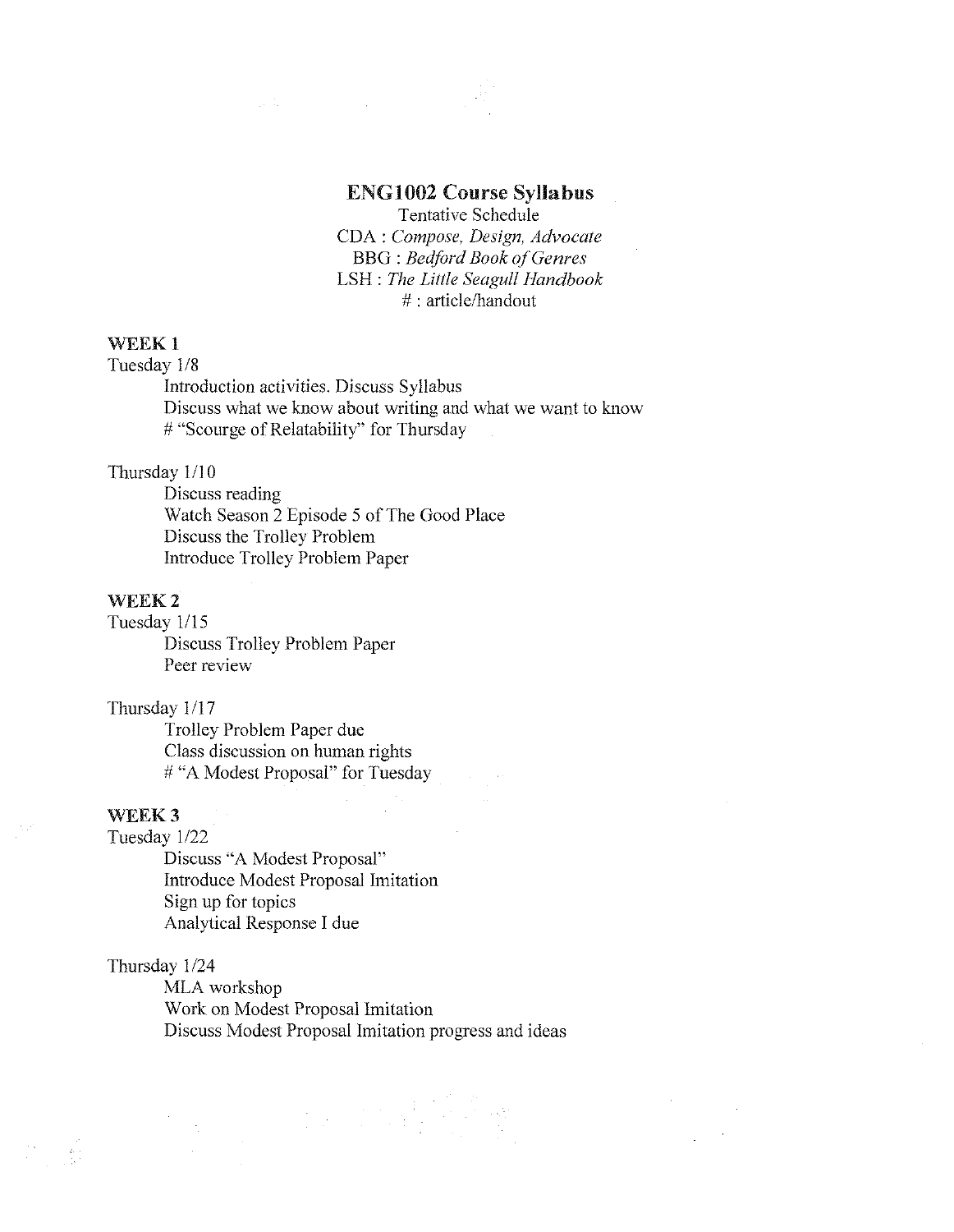# WEEK4

## Tuesday l/29

Modest Proposal Imitation peer review workshop

#### Thursday 1/31

Modest Proposal Imitation peer review workshop # Lecture One of *The Lives of Animals* 

## WEEK<sub>5</sub>

# Tuesday 2/5

Modest Proposal Imitation due Introduce Lives of Animals Rhetorical Analysis Discuss Lecture One of *The Lives of Animals*  # Lecture Two of *The Lives of Animals* 

#### Thursday 2/7

Discuss Lecture Two of *The Lives of Animals*  Begin working on Lives of Animals Rhetorical Analysis Analytical Response II due

# WEEK<sub>6</sub>

Tuesday 2/12 Discuss Ethos, Pathos, and Logos

#### Thursday 2/14

Lives of Animals Rhetorical Analysis peer review Sign up for conferences

## WEEK 7

Tuesday 2/19

**Conferences** 

#### Thursday 2/21

**Conferences** Lives of Animals Rhetorical Analysis due at 11 :00 am

#### WEEK<sub>8</sub>

Tuesday 2/26

Introduce Animal Research Project Discussion on the brain, DNA, critical animal studies, and anthropocentrism

#### Thursday 2/28

Sign up for topics Research workshop Further discussion and work on Animal Research Project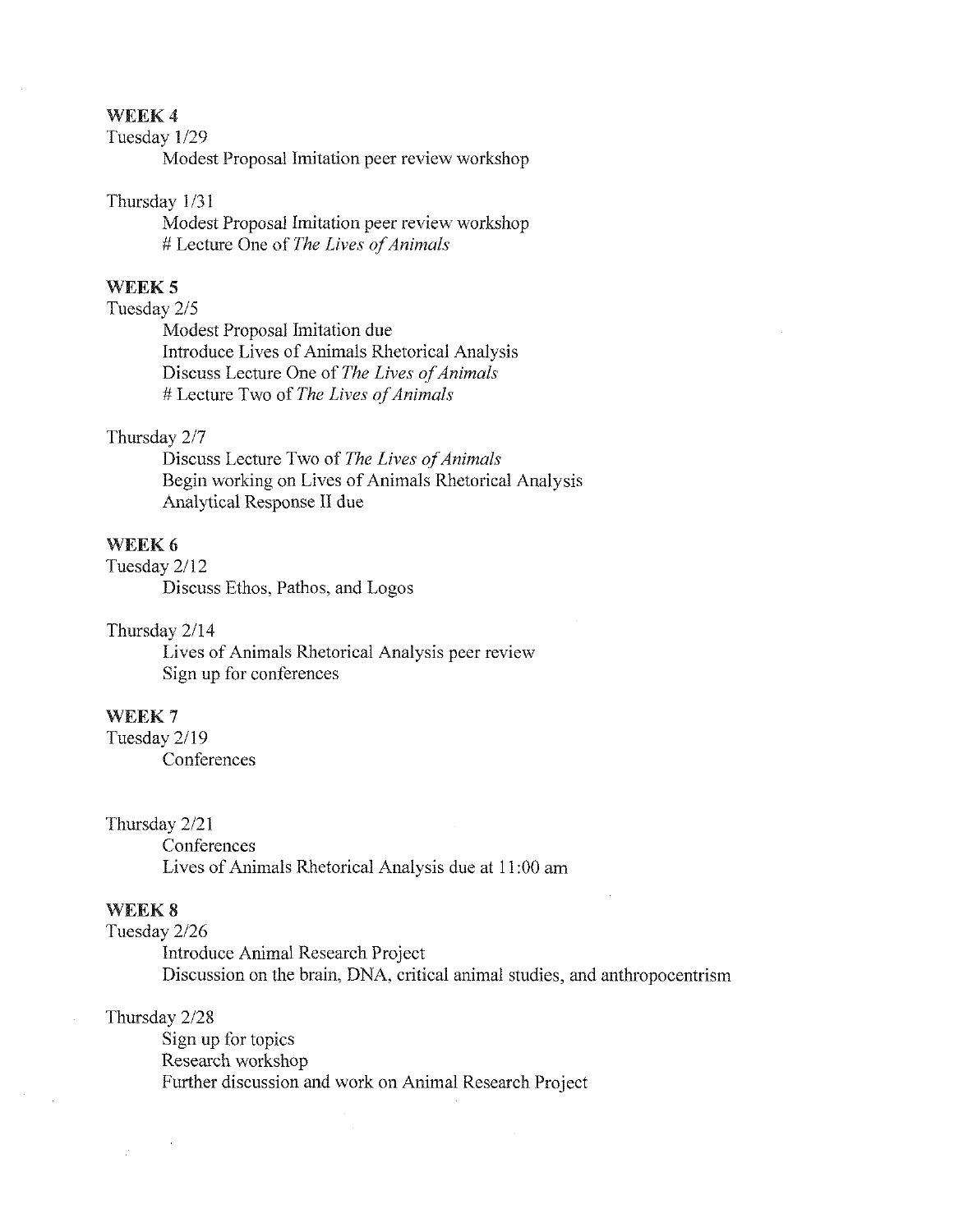## WEEK9

# Tuesday 3/5

Animal Research Project peer review workshop

#### Thursday 3/7

Animal Research Project peer review workshop

## WEEK 10

#### SPRING BREAK

## WEEK<sub>11</sub>

Tuesday 3/19

Animal Research Project due Introduce Ecocritical Analysis Genre Awareness Activity #

#### Thursday 3/21

Analytical Response IV due Discuss reading Sign up for topics # sections of "Defining Ecocritical Theory and Practice # Val Plumwood handout 19-27

# WEEK<sub>12</sub>

Tuesday 3/26 Discussion of readings Discussion of colonization

Thursday 3/28 Work on Ecocritical Analysis

#### WEEK<sub>13</sub>

Tuesday 4/2 Ecocritical Analysis peer review

Thursday 4/4 Ecocritical Analysis due

# WEEK<sub>14</sub>

Tuesday 4/9 Introduce Presentations Set up groups Analytical Response V due